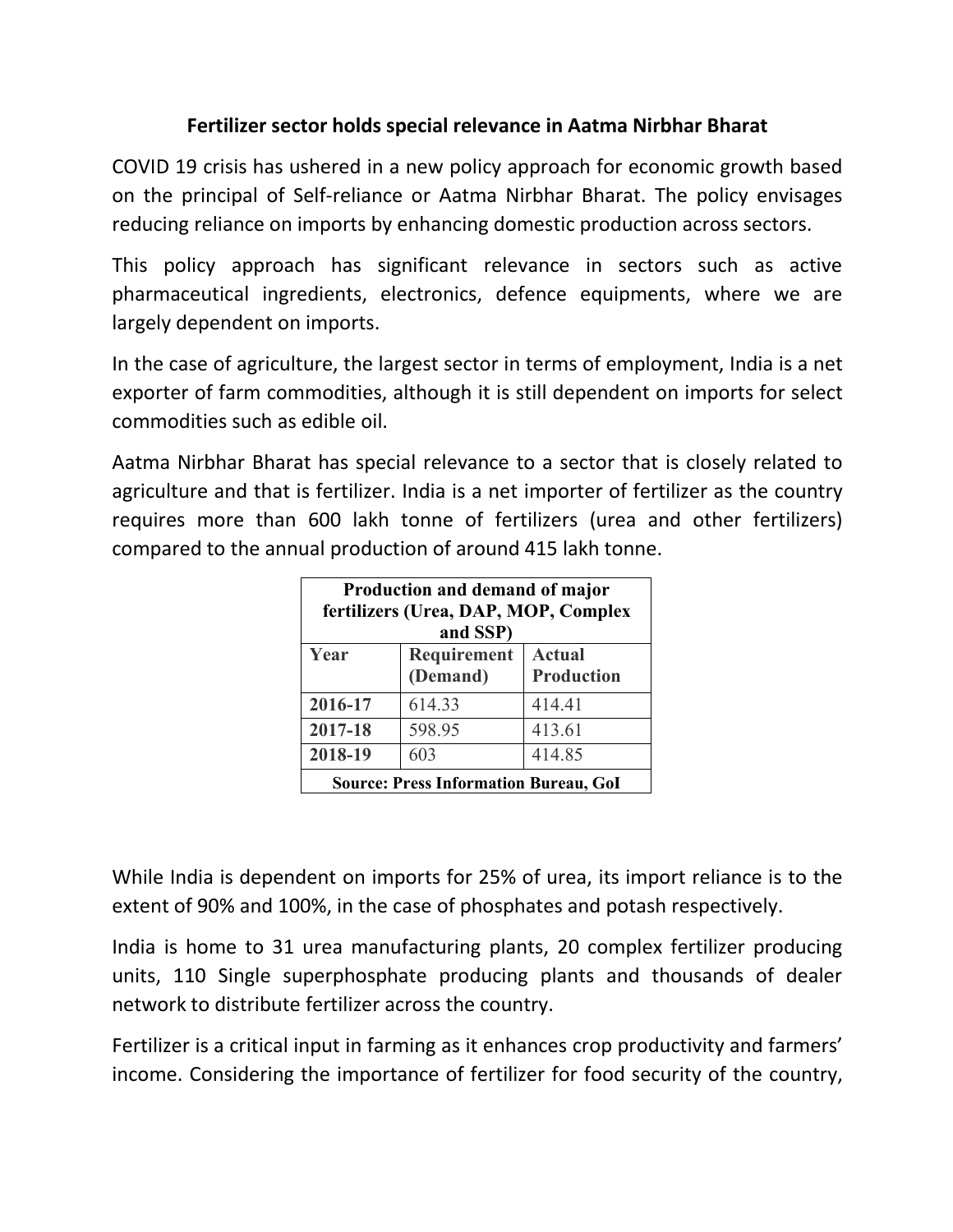price and distribution of this commodity is highly regulated. Government of India regulates the price of fertilizers by providing subsidy to manufacturers.

Recently, the Cabinet Committee on Economic Affairs (CCEA), Government of India approved the fixation of Nutrient Based Subsidy (NBS) rates for Phosphatic and Potassic( P&K) Fertilizers for the year 2020-21. The CCEA also approved the inclusion of a complex fertilizer namely Ammonium Phosphate (NP 14:28:0:0) under NBS Scheme.

The expected expenditure for release of subsidy on P&K Fertilizers 2020-21 will be Rs. 22, 186.55 crore. The subsidy on the P& K will be provided on the subsidy rates approved by the CCEA to the fertilizer companies.

The subsidy on P&K fertilizers is being governed by NBS Scheme with effect from April 1, 2020.

(Source: Press Information Bureau, GoI)

### **Notifications**

## **Press Information Bureau, Government of India**

Update on COVID

<https://pib.gov.in/PressReleasePage.aspx?PRID=1632320>

India opens up coal and mining sectors

<https://pib.gov.in/PressReleasePage.aspx?PRID=1632347>

#### **DGFT**

Amendment in export policy of hydroxychloroquine API

[https://dgft.gov.in/sites/default/files/Noti%2013%20Eng\\_0.pdf](https://dgft.gov.in/sites/default/files/Noti%2013%20Eng_0.pdf)